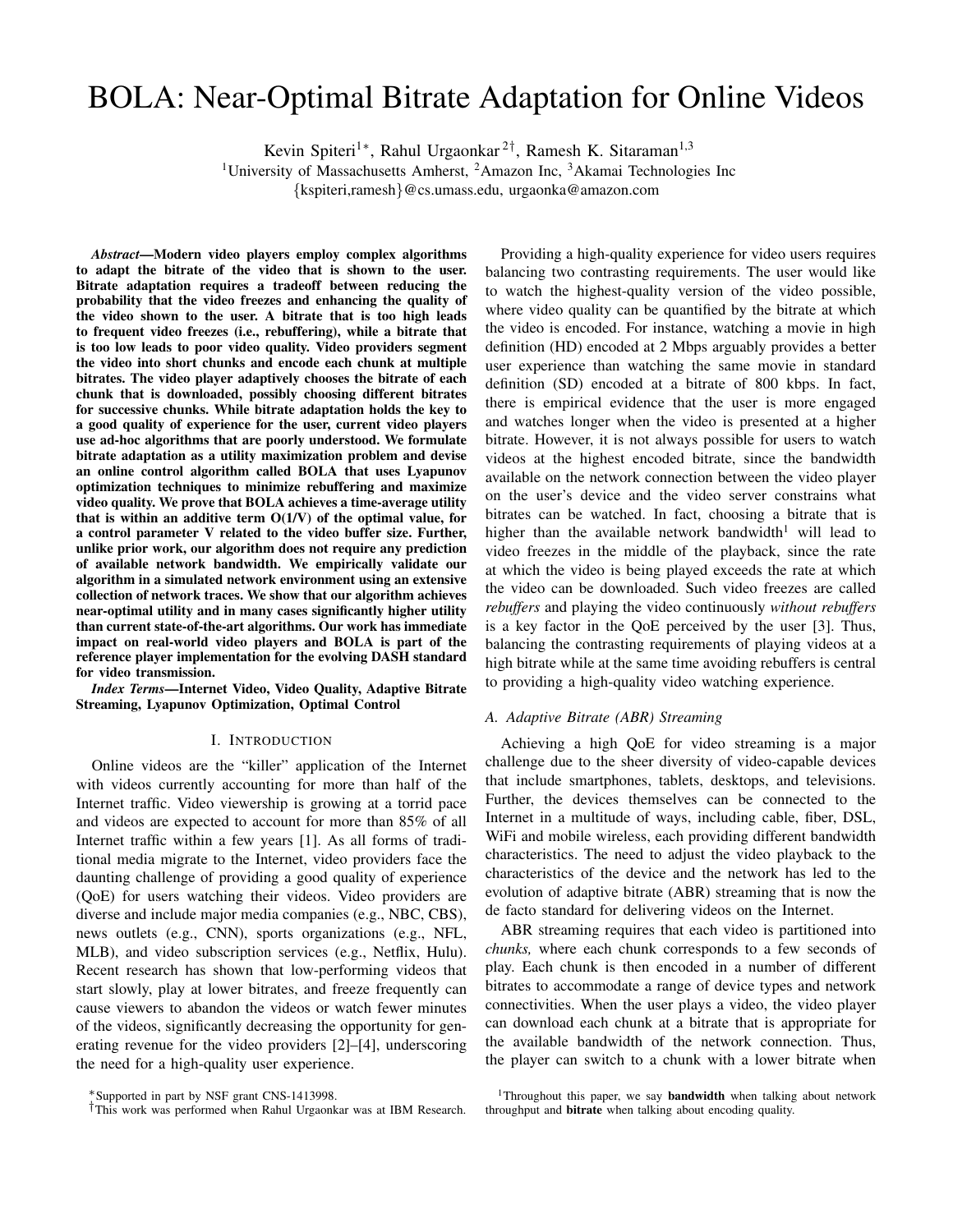the available bandwidth is low to avoid rebuffering. If more bandwidth becomes available at a future time, the player can switch back to a higher bitrate to provide a richer experience. The video player has a buffer that allows it to fetch and store chunks *before* they need to be rendered on the screen. Thus, the video player can tolerate brief network disruptions without interrupting the playback of the user by using the buffered chunks. A large disruption, however, will empty the buffer, resulting in rebuffering. The decision of which chunks to download at what bitrates is made by a *bitrate adaptation algorithm* within the video player, the design of such algorithms being the primary focus of our work.

Several popular implementations of ABR streaming exist, including Apple's HTTP Live Streaming (HLS) [5], Microsoft's Live Smooth Streaming (Smooth) [6] and Adobe's Adaptive Streaming (HDS) [7]. Each has its own proprietary implementation and slight modifications to the basic ABR technique described above. A key recent development is a unifying open-source standard for ABR streaming called MPEG-DASH [8]. DASH is broadly similar to the other ABR protocols and is a particular focus in our empirical evaluation.

# *B. Our Contributions*

Our primary contribution is a principled approach to the design of bitrate adaptation algorithms for ABR streaming. In particular, we formulate bitrate adaptation as a utility maximization problem that incorporates both key components of QoE: the average bitrate of the video experienced by the user and the duration of the rebuffer events. An increase in the average bitrate increases utility, whereas rebuffering decreases it. A strength of our framework is that utility can be defined in arbitrary ways, say, depending on the content, video provider, or user device. This contrasts with bitrate adaptation algorithms currently in use that provide no such flexibility.

Using Lyapunov optimization, we derive an online bitrate adaptation algorithm called BOLA (Buffer Occupancy based Lyapunov Algorithm) that provably achieves utility that is within an additive factor of the maximum possible utility. While numerous bitrate adaptation algorithms have been proposed [9]–[12] and implemented within video players, our algorithm is the first to provide a *theoretical guarantee* on the achieved utility. Further, BOLA provides an explicit knob for video providers to set the relative importance of a high video quality in relation to the probability of rebuffering.

While not an explicit part of the Lyapunov optimization framework, we also show how BOLA can be adapted to avoid frequent bitrate switches during video playback. Bitrate switches are arguably less annoying than rebuffering, but it is still of some concern to video providers and users alike if such switches occur too frequently.

Most algorithms implemented in practice use a *bandwidthbased* approach where the available bandwidth between the server and the video player is predicted and the predicted value is used to determine the bitrate of the next chunk that is to be downloaded. A complementary approach is a *buffer-based* approach that does not predict the bandwidth, but only uses the amount of data that is currently stored in the buffer of the video player. Recently, there has been empirical evidence that a buffer-based approach has desirable properties that bandwidth-based approaches lack and has been adopted by Netflix [11]. An intriguing outcome of our work is that the optimal algorithm within our utility maximization framework requires only knowledge of the amount of data in the buffer and no estimate of the available bandwidth. Thus, our work provides the first theoretical justification for why buffer-based algorithms perform well in practice and adds new insights to the ongoing debate [12] within the video streaming and DASH standards communities of relative efficacy of the two approaches. Further, since our algorithm BOLA is bufferbased, it avoids the overheads of more complex bandwidth prediction present in current video player implementations and is more stable under bandwidth fluctuations. Note that our results imply that the buffer level is a *sufficient statistic* that indirectly provides all information about past bandwidth variations required for choosing the next bitrate.

We also *empirically* evaluate BOLA on a wide set of network traces that include 12 test cases provided by the DASH industry forum [13] and 85 publicly-available 3G mobile bandwidth traces [14]. As a benchmark for comparison, we develop an optimal *offline* algorithm that uses dynamic programming and is guaranteed to produce the maximum achievable time-average utility for any given set of network traces. Unlike BOLA that works in an online fashion, the offline optimal algorithm makes decision based on perfect knowledge of future bandwidth variations. Remarkably, the utility achieved by BOLA is within 84–95% of offline optimal utility for all the tested traces.

Besides comparing BOLA with the offline optimal, we also empirically compared our algorithm with two state-of-the-art algorithms proposed in the literature. In *all* test cases, BOLA achieved a utility that is as good as or better than the best stateof-the-art algorithm. In half of the tested scenarios, BOLA did even better by achieving a utility that is nearly 1.75 times the utility of the best state-of-the-art algorithm.

We also implemented BOLA as the default ABR algorithm in dash.js, the DASH open-source reference player [15].

#### II. SYSTEM MODEL

Our system model closely captures how ABR streaming works on the Internet today. We consider a video player that downloads a video file from a server over the Internet and plays it back to the user. The video file is segmented into chunks that are downloaded in succession. The available bandwidth between the server and the player varies over time. This can be due to reasons such as network congestion and wireless fading among others. The viewing experience of the user is determined by both the video quality as quantified by the bitrates of the chunks that are played back and the playback characteristics such as rebuffering. The objective of the player is to maximize a utility associated with the user's viewing experience while adapting to time-varying (and possibly unpredictable) changes in the available bandwidth.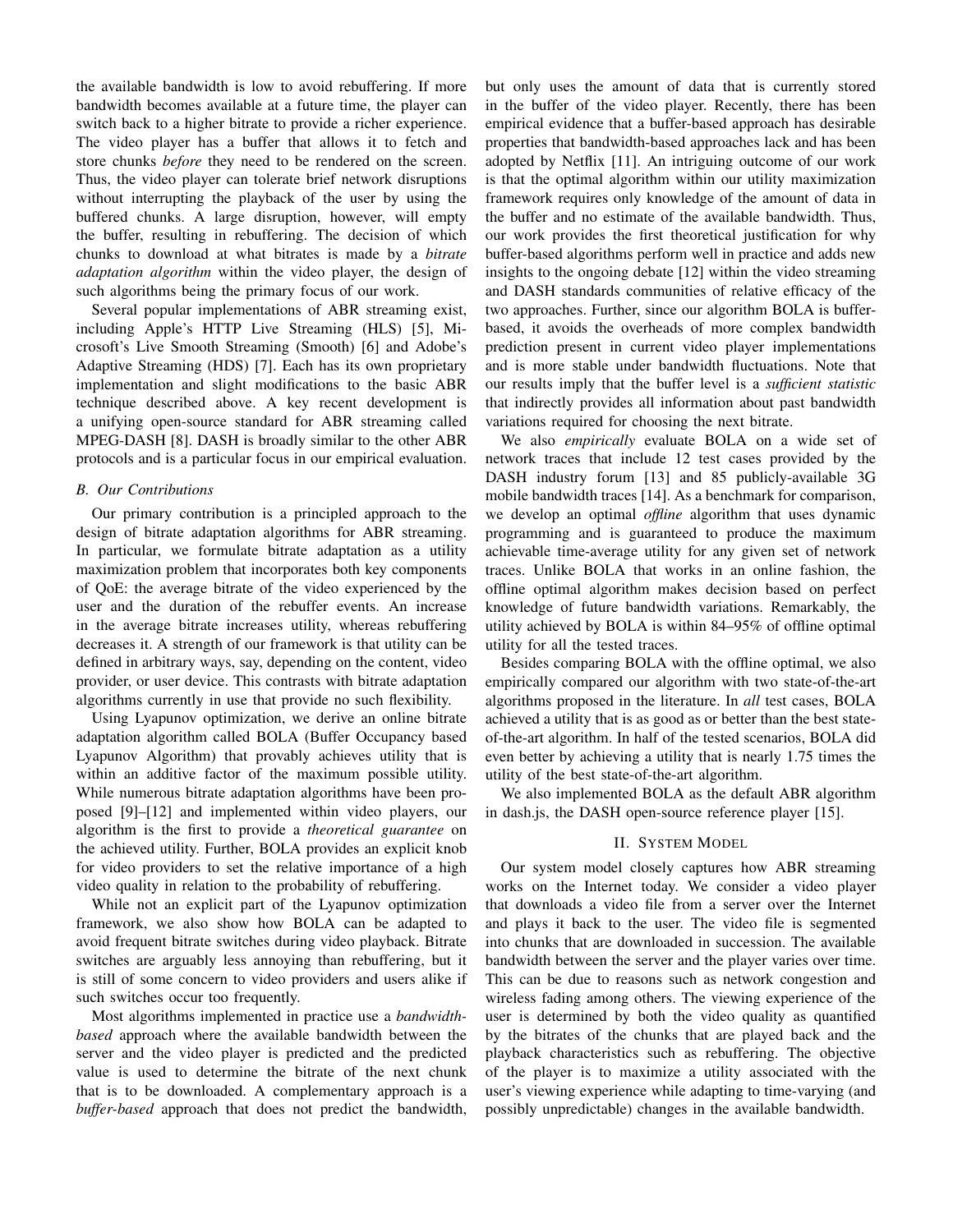*Video Model:* The video file is segmented into N chunks indexed as  $\{1, 2, ..., N\}$  where each chunk represents p seconds of the video. On the server, each chunk is available in M different bitrates where a chunk encoded at a higher bitrate has a larger size in bits and its playback provides a better user experience and higher utility. Suppose the size (in bits) of a chunk encoded at bitrate index m is  $S_m$  bits<sup>2</sup> and suppose the utility derived by the user from viewing it is given by  $v_m$ where  $m \in \{1, 2, ..., M\}$ . WLOG, let the chunk bitrates be non-increasing in index  $m$ . Then, the following holds.

$$
v_1 \ge v_2 \ge \ldots \ge v_M \Longleftrightarrow S_1 \ge S_2 \ge \ldots \ge S_M. \tag{1}
$$

Note that the actual encoding bitrate for bitrate index  $m$  is given by  $S_m/p$  bits/second.

*Video Player:* The video player downloads successive chunks of the video file from the server and plays back the downloaded chunks to the user. Each chunk must be downloaded in its entirety before it can be played back. We assume that the player sends requests to the server to download one chunk at a time. Also, the chunks are downloaded in the same order as they are played back. The video player has a finite buffer of size  $Q_{\text{max}}$  chunks<sup>3</sup> to store the downloaded but yet-to-be-played-back chunks. Measuring the buffer in chunks is equivalent to measuring it in seconds since the chunk duration  $p$  is fixed. If the buffer is full the player cannot download any new chunks and waits for a fixed period of time given by  $\Delta$  seconds before attempting to download a new chunk. The chunks that are fully downloaded are played back at a fixed rate of  $1/p$  chunks/second without any idling.

When sending a download request for a new chunk, the player also specifies the desired bitrate for that chunk. This enables the player to tradeoff the overall video quality with the likelihood of rebuffering that occurs when there are no chunks in the buffer for playback. Note that while each chunk has a fixed playback time of  $p$  seconds, the size of the chunk (in bits) can be different depending on its bitrate. Thus, the choice of bitrate for a chunk impacts its download time.

*Network Model:* The available bandwidth (in bits/second) between the server and player is assumed to vary continuously in time according to a stationary random process  $\omega(t)$ . We do not make any assumptions about knowing the statistical properties or probability distribution of  $\omega(t)$  except that it has finite first and second moments as well as a finite inverse second moment. Suppose the player starts to download a chunk of bitrate index  $m$  at time  $t$ . Then the time  $t'$  when the download finishes satisfies the following:

$$
S_m = \int_t^{t'} \omega(\tau) d\tau \tag{2}
$$

Let  $\mathbb{E}\left\{\omega(t)\right\} = \omega_{\text{avg}}$ . Then,  $\mathbb{E}\left\{t'-t\right\} = S_m/\omega_{\text{avg}}$ .

## III. PROBLEM FORMULATION

We consider two primary performance metrics<sup>4</sup> that affect the overall QoE of the user: (1) time-average playback quality which is a function of the bitrates of the chunks viewed by the user and (2) fraction of time spent not rebuffering. To formalize these metrics, we consider a time-slotted representation of our system model. The timeline is divided into nonoverlapping consecutive slots of variable length and indexed by  $k \in \{1, 2, \ldots\}$ . Slot k starts at time  $t_k$  and is  $T_k = t_{k+1}-t_k$ seconds long. We assume that  $t_1 = 0$ . At the beginning of each slot, the video player makes a control decision on whether it should start downloading a new chunk, and if yes, its bitrate. If a download decision is made, then a request is sent to the server and the download starts immediately<sup>5</sup>. This download takes  $T_k$  seconds and is completed at the end of slot  $k$ . Note that  $T_k$  is a random variable whose actual value depends on the realization of the  $\omega(t)$  process as well as the choice of chunk bitrate. If the player decides not to download a new chunk in slot  $k$  (for example, when the buffer is full), then this slot lasts for a fixed duration of  $\Delta$  seconds.

We define the following indicator variable for each slot  $k$ :

$$
a_m(t_k) = \begin{cases} 1 & \text{if the player downloads a chunk} \\ 0 & \text{otherwise.} \end{cases}
$$
 (3)

Then, for all k, we must have  $\sum_{m=1}^{M} a_m(t_k) \leq 1$ . Moreover, when  $\sum_{m=1}^{M} a_m(t_k) = 0$ , then no chunks are downloaded. Let  $K_N$  denote the index of the slot in which the  $N<sup>th</sup>$  (i.e., last) chunk is downloaded. Also, denote the time at which the player finishes playing back the last chunk by  $T_{\text{end}}$ . Then the first performance metric of interest is the time-average expected *playback utility*  $\overline{v}_N$  which is defined as

$$
\overline{v}_N \triangleq \frac{\mathbb{E}\left\{\sum_{k=1}^{K_N} \sum_{m=1}^M a_m(t_k) v_m\right\}}{\mathbb{E}\left\{T_{\text{end}}\right\}} \tag{4}
$$

where the numerator denotes the expected total utility across all  $N$  chunks. Note that a chunk can only be played back after it has been downloaded entirely. Thus,  $T_{end}$  is greater than the last chunk's download finish time, i.e.,  $T_{\text{end}} > t_{K_N} + T_{K_N}$ .

The second performance metric of interest is the expected fraction of time  $\overline{s}_N$  that is spent not rebuffering and can be interpreted as a measure of the average playback "smoothness". This can be calculated by observing that the actual playback time for all  $N$  chunks is  $Np$  seconds. Thus, the expected *playback smoothness*  $\overline{s}_N$  is given by

$$
\overline{s}_N \triangleq \frac{Np}{\mathbb{E}\left\{T_{\text{end}}\right\}} = \frac{\mathbb{E}\left\{\sum_{k=1}^{K_N} \sum_{m=1}^M a_m(t_k)p\right\}}{\mathbb{E}\left\{T_{\text{end}}\right\}} \tag{5}
$$

 $\sum_{k=1}^{K_N} \sum_{m=1}^{M} a_m(t_k) p$ . Note that  $T_{\text{end}} \ge Np$  (since at most where in the last step we use the relation that  $Np =$ 

<sup>&</sup>lt;sup>2</sup>For simplicity, we assume that the chunk size (in bits) is  $S_m$  for all chunks of a given bitrate index  $m$ . However, our framework can be easily extended to the case where the chunk size for the same bitrate can vary across chunks.

 $3$ It is common practice for video players to measure the buffer in seconds of playback time rather than in bits.

<sup>4</sup>We do not include the secondary objective of avoiding frequent bitrate switches in our formulation, but we deal with it empirically in Section V-E.

<sup>5</sup>Any delays associated with sending the request can be added to the overall download time.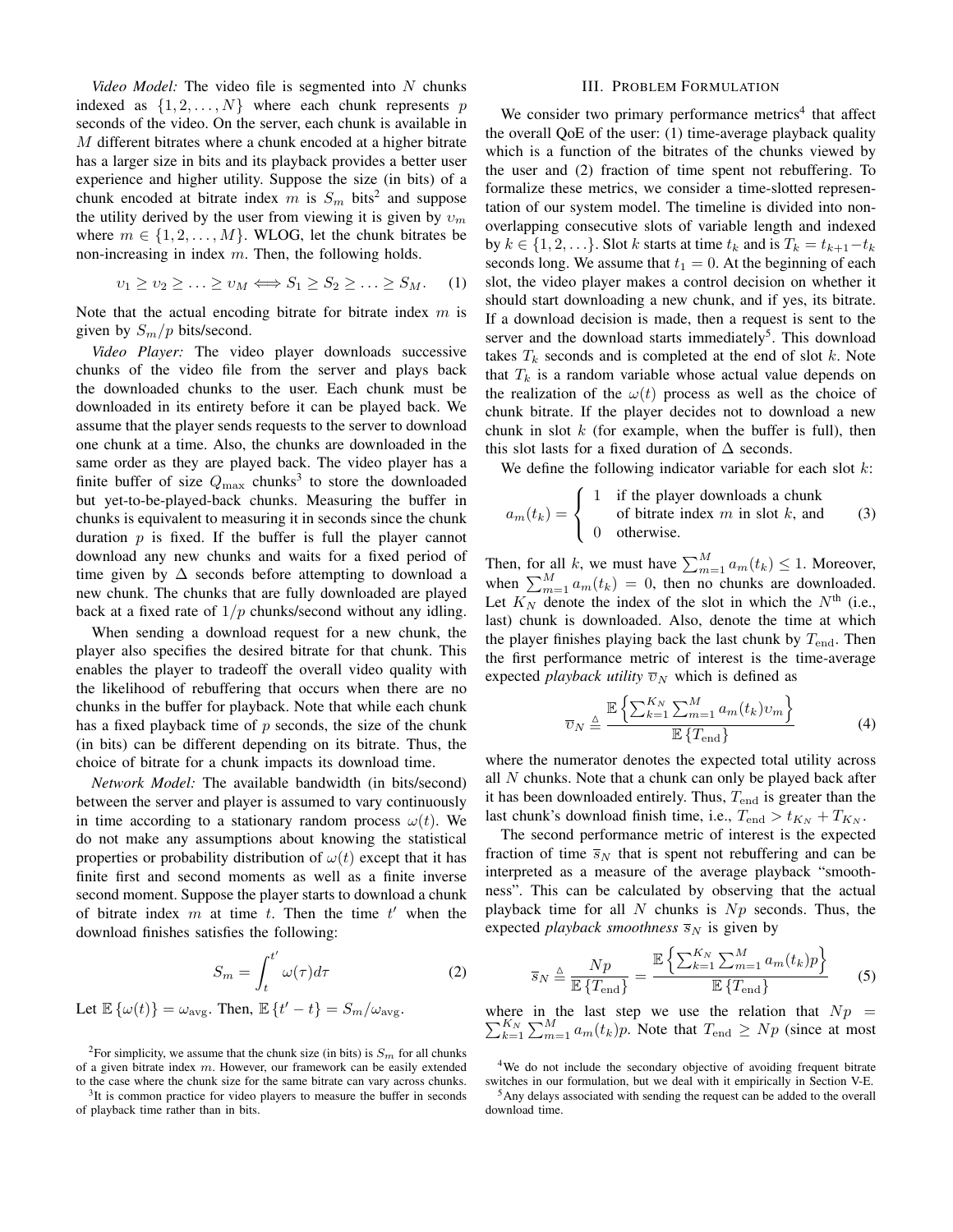one chunk can be played back at any time), so that  $\overline{s}_N \leq 1$ .

*Performance Objective*: We want to design a control algorithm that maximizes the joint utility  $\overline{v}_N + \gamma \overline{s}_N$  subject to the constraints of the model.  $\gamma > 0$  is an input weight parameter for prioritizing playback utility with the playback smoothness.

This problem can be formulated as a stochastic optimization problem with a time-average objective over a finite horizon and dynamic programming (DP) based approaches can be used to solve it [16]. However, traditional DP-based methods have two major disadvantages. First, they require knowledge of the distribution of the  $\omega(t)$  process which may be hard to obtain. Second, even when such knowledge is available, the resulting DP can have a very large state space. This is because the state space for this problem under a DP formulation would consist of not only the timeslot index  $k$  and value  $t_k$ , but also the buffer occupancy and the quality types of the chunks in the buffer. Further, an appropriate discretization of the  $\omega(t)$ process would be required to obtain a tractable solution.

#### *A. Problem Relaxation*

In order to overcome the above mentioned challenges associated with traditional DP based methods, we take the following approach. We consider this problem in the limiting regime when the video size becomes large, i.e.,  $N \to \infty$ . In this regime, we can get the following two simplifications. First, the optimal control policy becomes independent of the slot index  $k$ . That is, it is sufficient to consider the class of stationary (and potentially randomized) algorithms that make control decisions only as a function of the buffer occupancy. Second, instead of considering the total playback finish time  $T_{\text{end}}$ , we can consider total download finish time in the objective. Specifically, in the limit  $N \to \infty$ , the metrics  $\overline{v}_N$ and  $\overline{s}_N$  can be expressed as

$$
\overline{v} \triangleq \lim_{N \to \infty} \overline{v}_N = \frac{\lim_{N \to \infty} \mathbb{E} \left\{ \frac{1}{K_N} \sum_{k=1}^{K_N} \sum_{m=1}^{M} a_m(t_k) v_m \right\}}{\lim_{N \to \infty} \mathbb{E} \left\{ \frac{1}{K_N} \sum_{k=1}^{K_N} T_k \right\}} \quad (6)
$$

$$
\overline{s} \triangleq \lim_{N \to \infty} \overline{s}_N = \frac{\lim_{N \to \infty} \mathbb{E} \left\{ \frac{1}{K_N} \sum_{k=1}^{K_N} \sum_{m=1}^{M} a_m(t_k) p \right\}}{\lim_{N \to \infty} \mathbb{E} \left\{ \frac{1}{K_N} \sum_{k=1}^{K_N} T_k \right\}} \quad (7)
$$

This follows by noting that the difference between the expected total playback finish time  $\mathbb{E} \{T_{\text{end}}\}$  and the expected total download finish time  $\mathbb{E} \left\{ \sum_{k=1}^{K_N} T_k \right\}$  is upper bounded by a finite value due to the finite buffer size  $Q_{\text{max}}$ . Specifically, this upper bound is given by  $Q_{\text{max}}p$ .

Let us denote the optimal time-average values of these metrics in the large  $N$  regime under an optimal policy by  $v^*$  and  $s^*$  respectively. Note that while the optimal policy in the large  $N$  regime does not depend on the slot index, it can still depend on the buffer occupancy state. To address this, we temporarily replace the finite buffer constraint of our model with a *rate stability* constraint [17]. This constraint only requires that the time-average arrival rate into the buffer is equal to the time-average playback rate. It is clear that optimal time-average values of the metrics under this relaxation cannot

be smaller than  $v^*$  and  $s^*$  respectively since the optimal policy for the finite buffer constrained model is rate stable. Moreover, the following can be shown under this relaxation.

*Lemma 1:* In the large N regime, there exists a *bufferstate-independent* stationary policy that makes i.i.d. control decisions in every slot and satisfies the rate stability constraint while achieving time-average utility no smaller than  $v^* + \gamma s^*$ .

*Proof:* This follows from Theorem 4.5 in [17] and is omitted for brevity. Note that such a buffer-state-independent stationary policy is not necessarily feasible for our finite buffer system. Further, calculating it explicitly would require knowledge of the distribution of  $\omega(t)$ . However, instead of calculating this policy explicitly, we will use its existence and characterization per Lemma 1 to design an *online* control algorithm using Lyapunov optimization [17]. We will show that this online algorithm is feasible for our finite buffer system and achieves a time-average utility that is within  $O(1/Q_{\text{max}})$  of  $v^* + \gamma s^*$ without requiring any knowledge of the distribution of  $\omega(t)$ .

#### IV. BOLA: AN ONLINE CONTROL ALGORITHM

Our online control algorithm for bitrate adaptation makes use of the current buffer level (measured in number of chunks) that we denote by  $Q(t_k)$ . This is updated at the start of each slot using the following equation:

$$
Q(t_{k+1}) = \max[Q(t_k) - T_k/p, 0] + \sum_{m=1}^{M} a_m(t_k)
$$
 (8)

Here, the arrival value into this queue in slot  $k$  is given by  $\sum_{m=1}^{M} a_m(t_k)$  which is 1 if a download decision is made in slot k and 0 otherwise. The departure value is  $T_k/p$  which represents the total number of chunks (including fractional chunks) that could have departed the buffer in slot  $k$ . Note that the actual value of  $T_k$  is revealed at the end of slot k. We assume that the buffer level is initialized to 0, i.e.,  $Q(t_1) = 0$ .

The *Lyapunov optimization-over-renewal-frames* method [17] can be used to derive an algorithm that optimizes the metrics in (6)–(8). The method greedily minimizes the ratio of *drift plus penalty* to *frame length* over each slot. We now give a high-level intuition of how to derive the algorithm. In slot  $k$ , the buffer is kept stable by minimizing the drift defined as  $\mathbb{E}\left\{ (Q(t_{k+1})^2 - \hat{Q}(t_k)^2)/2 \mid Q(t_k) \right\}$ . Using (8), we achieve buffer stability by minimizing  $Q(t_k)(\sum_{m=1}^{M} a_m - T_k/p)$ . Using (6)–(7), the performance objective to maximize  $\overline{v} + \gamma \overline{s}$ is achieved by maximizing  $(\sum_{m=1}^{M} a_m(t_k)(v_m + \gamma p)).$ The expected frame (slot) length has a linear relation to  $\sum_{m=1}^{M} a_m(t_k) S_m$ . We use a control parameter  $V > 0$  related to the maximum buffer size to allow a tradeoff between the buffer size and the distance from the optimal utility.

In every slot k, given the buffer level  $Q(t_k)$  at the start of the slot, our algorithm makes a control decision by solving the following deterministic optimization problem:

$$
\begin{array}{ll}\text{Maximize} & \frac{\sum_{m=1}^{M} a_m(t_k) \left( V v_m + V \gamma p - Q(t_k) \right)}{\sum_{m=1}^{M} a_m(t_k) S_m} \\ \text{subject to} & \sum_{m=1}^{M} a_m(t_k) \le 1, a_m(t_k) \in \{0, 1\} \end{array} \tag{9}
$$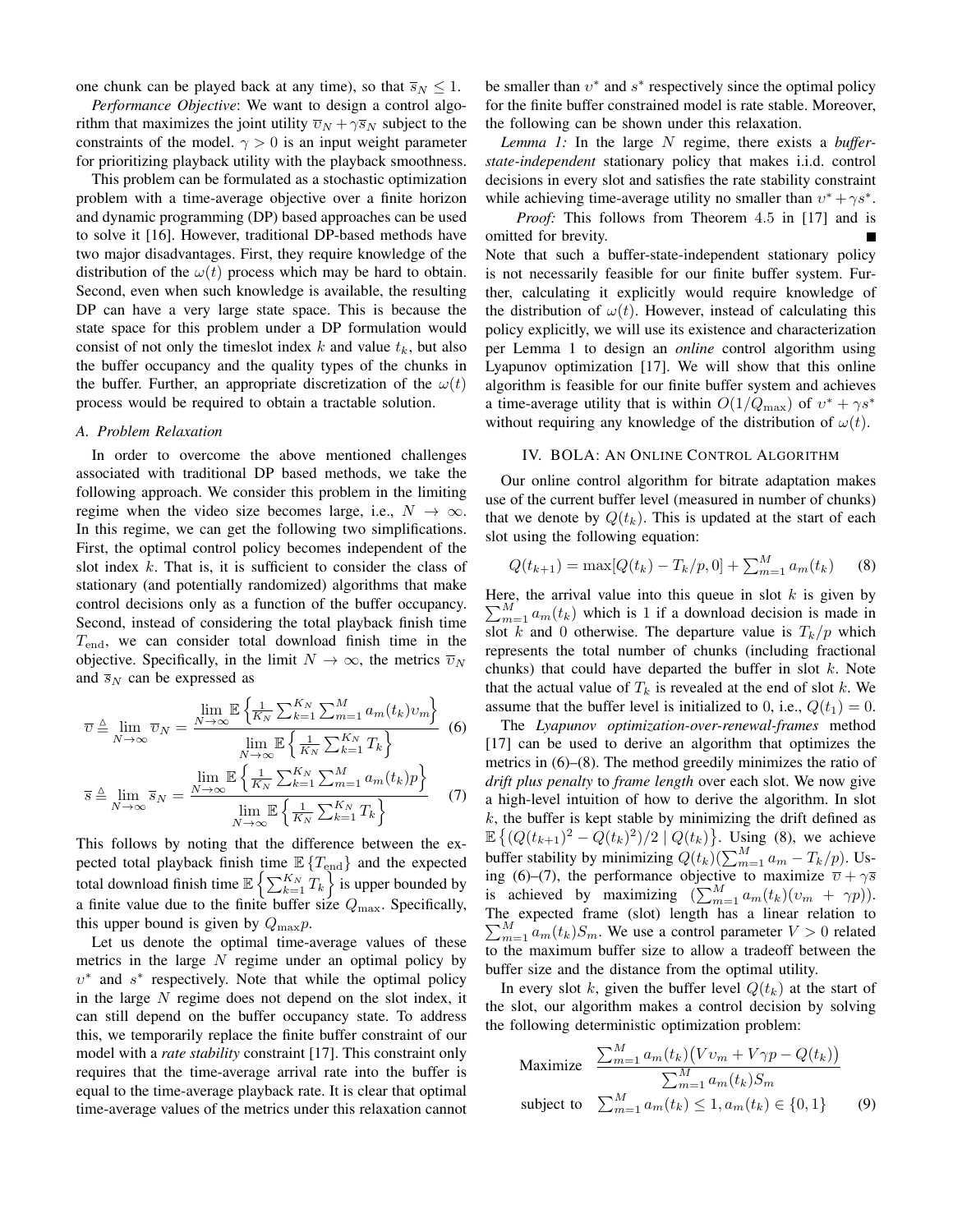The constraints of this problem result in a very simple solution structure. Specifically, the optimal solution is given by:

- 1) If  $Q(t_k) > V(v_m + \gamma p)$  for all  $m \in \{1, 2, ..., M\}$ , then the no-download option is chosen, i.e.,  $a_m(t_k) = 0$  for all m. Note that in this case  $T_k = \Delta$ .
- 2) Else, the optimal solution is to download the next chunk at bitrate index  $m^*$  where  $m^*$  is the index that maximizes the ratio  $( Vv_m + V\gamma p - Q(t_k) )/S_m$  among all m for which this ratio is positive.

Notice that solving this problem does not require any knowledge of the  $\omega(t)$  process. Further, the optimal solution depends only on the buffer level  $Q(t_k)$ . That's why we call our algorithm *BOLA: Buffer Occupancy based Lyapunov Algorithm*. These properties of BOLA should be contrasted with the bandwidth prediction based strategies that have been recently proposed for this problem that require explicit prediction of the available bandwidth for control decisions.

The following theorem characterizes the theoretical performance guarantees provided by BOLA.

*Theorem 2:* Suppose BOLA as defined by (9) is implemented in every slot using a control parameter  $0 < V \leq$  $\frac{Q_{\text{max}}-1}{v_1+\gamma p}$ . Assume  $Q(0)=0$ . Then, the following hold.

- 1) The queue backlog satisfies  $Q(t_k) \le V(v_1 + \gamma p) + 1$  for all slots  $k$ . Further, the buffer occupancy in chunks never exceeds  $Q_{\text{max}}$ .
- 2) The time-average utility achieved by BOLA satisfies

$$
\overline{v}^{\text{BOLA}} + \gamma \overline{s}^{\text{BOLA}} \ge v^* + \gamma s^* - \frac{p^2 + \Psi}{2p^2 V} \tag{10}
$$

where  $\Psi$  is an upper bound on  $\mathbb{E}\left\{T_k^2\right\}$  under any control algorithm and is assumed to be finite.

*Proof:* The proof is based on the technique of Lyapunov optimization over renewal frames (Chapter 7 of [17]) and is subject to Lemma 1. It is omitted for brevity but is included in the extended version of this paper [18].

*Remarks:* The performance bounds in Theorem 2 show a  $O(1/V, V)$  utility and backlog tradeoff that is typical of Lyapunov based control algorithms for similar utility maximization problems. Specifically, the time-average utility of BOLA is within an  $O(1/V)$  additive term of the optimal utility and this gap may be made smaller by choosing a larger value of  $V$ . However, the largest feasible value of  $V$  is constrained by the buffer size and there is a linear relation between them.

# *A. Understanding BOLA With an Example*

We now present a sample run to illustrate how BOLA works. We slice a 99-second video using 3-second chunks and encode it at five different bitrates. While BOLA only requires the utilities to be a non-decreasing function of the chunk bitrate, it is natural to consider concave utility functions with diminishing returns, e.g., a 1 Mbps increase in chunk bitrate likely provides a larger utility gain for the user when that increase is from 0.5 Mbps to 1.5 Mbps than when it is from 5 Mbps to 6 Mbps. A natural choice for our example is the logarithmic utility function: let  $v_m = \ln(S_m/S_M)$ . Pick  $\gamma = 5.0/p$  and  $V = 0.93$ . The bitrates and utilities are below.



Fig. 1. (a) The value of  $(Vv_m+V\gamma p-Q)/S_m$  for different bitrates depends on the buffer level. (b) BOLA's bitrate choice as a function of the buffer level.  $(\gamma p = 5$  and  $V = 0.93$ .) Note that the buffer level is  $Qp$  seconds.



Fig. 2. Sample video download and playback using BOLA. (a) The video is encoded at 5 different bitrates. The network bandwidth varies from high to low and back to high. The downloaded chunk bitrate adapts to the network bandwidth. (b) The buffer level variation triggers bitrate changes when it crosses the thresholds.

| bitrate (Mbps) | 6.000 | 2.962 | - 427 | 0.688 | 0.331 |
|----------------|-------|-------|-------|-------|-------|
| (Mb)           | 18.00 | 8.886 | 4.281 | 2.064 | 0.993 |
|                | ∠.897 | 2.192 | .461  |       | 0.000 |

For any slot we choose the chunk bitrate to maximize  $(Vv_m + V\gamma p - Q)/S_m$  for  $1 \leq m \leq M$ . Fig. 1(a) shows the relationship between the expression and the buffer level Q for different  $m$ . The line intersections mark the buffer levels that correspond to decision thresholds. Fig. 1(b) summarizes BOLA's bitrate choices as a function of the buffer level.

Fig. 2 shows how BOLA works. We use a synthetic network bandwidth profile as shown in Fig. 2(a). We can see the feedback loop involving the bitrate in (a) and the buffer level in (b). BOLA chooses the bitrate based directly on the buffer level using Fig. 1(b). The bitrate affects the download time, thus it indirectly affects the buffer level at the beginning of the following slot. Finally, when all the chunks are downloaded, the video player plays out the chunks remaining in the buffer.

#### *B. Choosing Utility and Parameters* γ *and* V

While we chose a logarithmic utility function for the example, a video provider can use any utility function satisfying (1).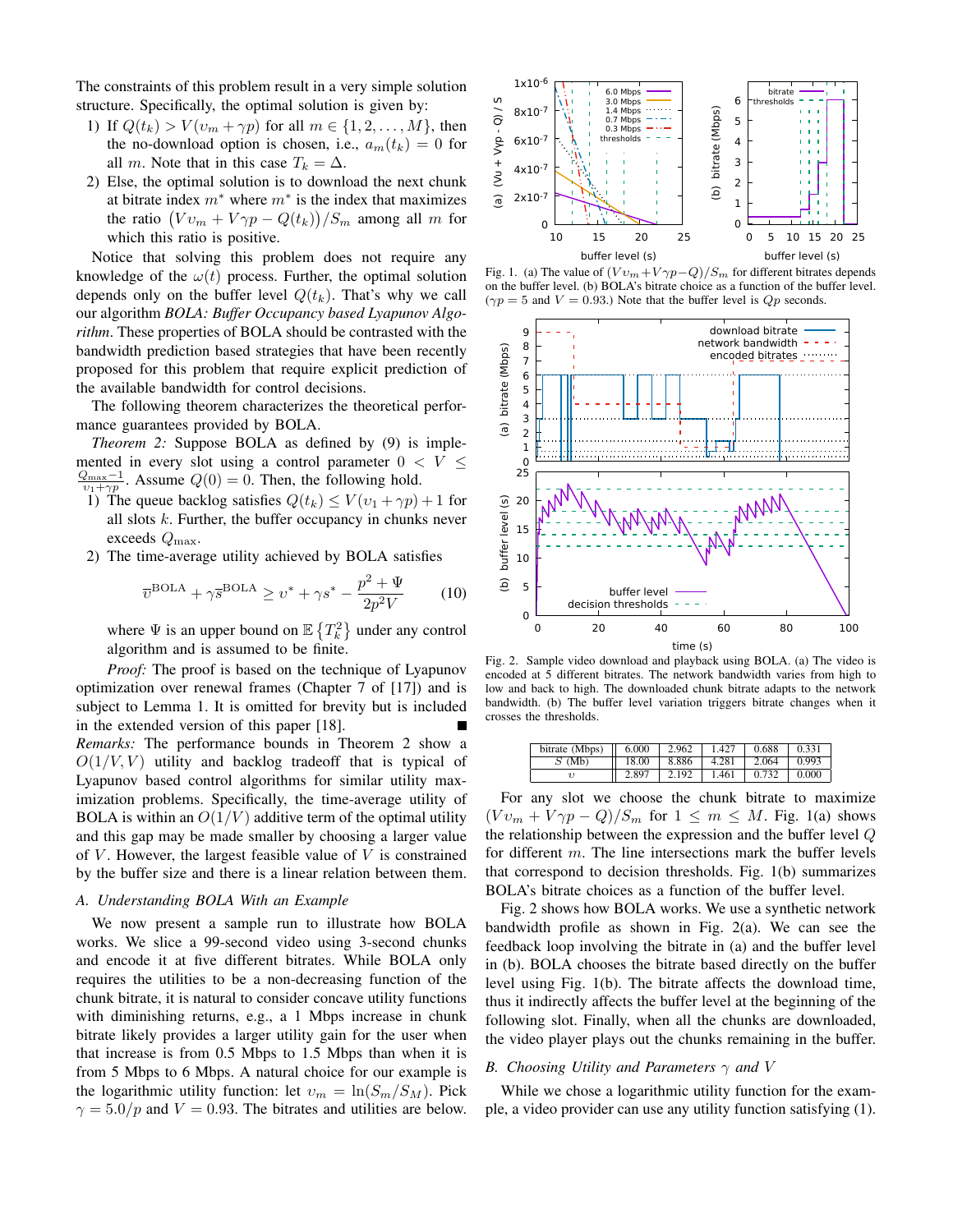The utility function might also take into account system characteristics such as the type of device a viewer is using.

 $\gamma$  corresponds to how strongly we want to avoid rebuffering. Increasing  $\gamma$  translates the graphs in Fig. 1 to the right, effectively shifting the thresholds higher without changing their relative distance. BOLA will thus download more lowbitrate chunks to maintain a larger (and safer) buffer level.

Increasing  $V$  expands the graphs in Fig. 1 horizontally about the origin. If we have a maximum buffer level  $Q_{\text{max}}$  we want to avoid downloading unless there is enough space for one full chunk on the buffer, that is unless  $Q \leq Q_{\text{max}} - 1$ . For a given  $Q_{\text{max}}$  we can set  $V = (Q_{\text{max}} - 1)/(v_1 + \gamma p)$ .

After choosing a utility function, a video provider might want to specify a safe buffer level such that BOLA will always choose the lowest bitrate when the buffer falls below the level.  $\gamma$  and V can be calculated to satisfy the safe buffer level constraint and a maximum buffer level constraint.

### V. IMPLEMENTATION AND EMPIRICAL EVALUATION

We first implemented a basic version of BOLA, named BOLA-BASIC, directly from (9). Recall that when the buffer level is full BOLA does not download a chunk but waits for  $\Delta$  seconds. Rather than picking an arbitrary value for  $\Delta$ , we use a dynamic wait until  $Q(t_k) \leq V(v_1 + \gamma p)$ . This has the same effect as picking a fixed but very small  $\Delta$ , so the theoretical analysis still holds. We also implemented other versions of BOLA, namely BOLA-FINITE, BOLA-O, and BOLA-U, that we describe later in this section.

## *A. Test Methodology*

We simulated all versions of BOLA using the Big Buck Bunny movie [19]. The 10-minute movie was encoded at 10 different bitrates and sliced in 3-second chunks. Although each quality index has a specified average bitrate, chunks may have variable bitrate (VBR) because of the varying nature of the movie. We simulate playback times longer than 10 minutes by repeating the movie. Again we choose a logarithmic utility function:  $v_m = \ln(S_m/S_M)$ . Table I shows the mean and standard deviation of the bitrate and chunk size for each quality index and the respective utility values.

The DASH Industry Forum provides benchmarks for various aspects of the DASH standard [13]. The benchmarks include twelve different network profiles. Profiles 1–6 have network bandwidths ranging from 1.5 to 5 Mbps while profiles 7–12 have bandwidths ranging from 1 to 9 Mbps. Different latencies are provided for each bandwidth, where the latency is half the round-trip time (RTT). Table II shows the odd-numbered bandwidth characteristics. Profile 1 spends 30s at each of 5, 4, 3, 2, 1.5, 2, 3 and 4 Mbps respectively, then starts back at the top. Even-numbered profiles are similar to the preceding odd-numbered profiles but start at the low bandwidth stage. For example, profile 2 starts at 1.5 Mbps.

In addition, we also tested our algorithms using a set of 86 3G mobile bandwidth traces that are publicly available [14]. One trace was excluded because it had an average bandwidth of 80 kbps; our lowest video bitrate is 230 kbps. Since the

TABLE I BITRATES USED FOR BIG BUCK BUNNY TEST VIDEO

| <b>Bitrate</b> | Bitrate (Mbps) |           |       | Chunk Size $S$ (Mb) | Utility       |  |
|----------------|----------------|-----------|-------|---------------------|---------------|--|
| Index          | Mean           | Standard  | Mean  | Standard            | $\eta$        |  |
| m              |                | Deviation |       | Deviation           | $=\ln(S/S_M)$ |  |
|                | 6.000          | 1.078     | 18.00 | 3.232               | 3.261         |  |
| 2              | 5.027          | 0.891     | 15.08 | 2.673               | 3.084         |  |
| 3              | 2.962          | 0.564     | 8.886 | 1.691               | 2.556         |  |
| $\overline{4}$ | 2.056          | 0.394     | 6.168 | 1.182               | 2.190         |  |
| 5              | 1.427          | 0.275     | 4.281 | 0.825               | 1.825         |  |
| 6              | 0.991          | 0.182     | 2.973 | 0.545               | 1.461         |  |
| 7              | 0.688          | 0.120     | 2.064 | 0.360               | 1.096         |  |
| 8              | 0.477          | 0.096     | 1.431 | 0.287               | 0.729         |  |
| 9              | 0.331          | 0.054     | 0.993 | 0.162               | 0.364         |  |
| $M=10$         | 0.230          | 0.038     | 0.690 | 0.113               | 0.000         |  |

| TARLE II |          |  |                                                                                            |  |  |  |
|----------|----------|--|--------------------------------------------------------------------------------------------|--|--|--|
|          |          |  | NETWORK PROFILES FOR THE DASH BENCHMARKS                                                   |  |  |  |
|          |          |  |                                                                                            |  |  |  |
| ps (ms)  | Mbps(ms) |  | Mbps (ms) $\left  \right $ Mbps (ms) $\left  \right $ Mbps (ms) $\left  \right $ Mbps (ms) |  |  |  |

| $Mbps$ (ms) | $Mbps$ (ms) | $Mbps$ (ms) | $Mbps$ (ms) | $Mbps$ (ms) | $Mbps$ (ms) |
|-------------|-------------|-------------|-------------|-------------|-------------|
| 5.0(38)     | 5.0(13)     | 5.0(11)     |             |             |             |
| 4.0(50)     | 4.0(18)     | 4.0(13)     | 9.0(25)     | 9.0(10)     | 9.0(6)      |
| 3.0(75)     | 3.0(28)     | 3.0(15)     | 4.0(50)     | 4.0(50)     | 4.0(13)     |
| 2.0(88)     | 2.0(58)     | 2.0(20)     | 2.0(75)     | 2.0(150)    | 2.0(20)     |
| 1.5(100)    | 1.5(200)    | 1.5(25)     | 1.0(100)    | 1.0(200)    | 1.0(25)     |
| 2.0(88)     | 2.0(58)     | 2.0(20)     | 2.0(75)     | 2.0(150)    | 2.0(20)     |
| 3.0(75)     | 3.0(28)     | 3.0(15)     | 4.0(50)     | 4.0(50)     | 4.0(13)     |
| 4.0(50)     | 4.0(18)     | 4.0(13)     |             |             |             |

traces do not include latency measurements, we used 50 ms latency giving a RTT of 100 ms throughout. This is the median RTT measured empirically in [20].

#### *B. Computing an Upper Bound on the Maximum Utility*

In order to evaluate how well BOLA performs on the traces, it is important to derive an upper bound on the maximum utility that is obtainable by *any* algorithm on a given trace. We derive an *offline* optimal algorithm that provides the maximum achievable utility using dynamic programming. We define a table  $r(n, t, b)$  that contains the maximum utility possible when we download the  $n^{\text{th}}$  chunk and finish at time t with buffer level b. We initialize the table with  $r(0, 0, 0) = 0$ . Let  $x(n, t, m)$  be the time to download the  $n<sup>th</sup>$  chunk at bitrate index  $m$  starting at time  $t$ . Note that the dependency of  $x$  on n is due to VBR. We quantize the time with granularity  $\delta$ . While some accuracy is lost, we ensure the final result will still be an upper bound by rounding the download time down.

$$
x_{\delta}(n, t, m) = \lfloor x(n, t, m)/\delta \rfloor \cdot \delta
$$

We cap the buffer level at  $b_{\text{max}}$ .

 $x'_{\delta}(n, t, b, m) = \max[x_{\delta}(n, t, m), b + p - b_{\max}]$ Let  $y(n, t, b, m)$  be the rebuffering time.

 $y(n, t, b, m) = \max[x'_\delta(n, t, b, m) - b, 0]$ We generate entries for  $r(n, \cdot, \cdot)$  from  $r(n-1, \cdot, \cdot)$  using

$$
r(n, t, b) = \max_{m, t', b'} \left( r(n - 1, t', b') + v_m - \gamma y(n, t', b', m) \right)
$$

such that  $t = t' + x'_{\delta}(n, t', b', m)$  and  $b = b' - x'_{\delta}(n, t', b', m) + y(n, t', b', m).$ 

## *C. Evaluating BOLA-BASIC*

Fig. 3(a) shows the time-average utility of BOLA-BASIC when the video length is 10, 30 and 120 minutes. We set  $\gamma p = 5$  and varied V for different buffer sizes. We compared the utility of BOLA-BASIC with the offline optimal bound described in Section V-B. The offline optimal gave nearly the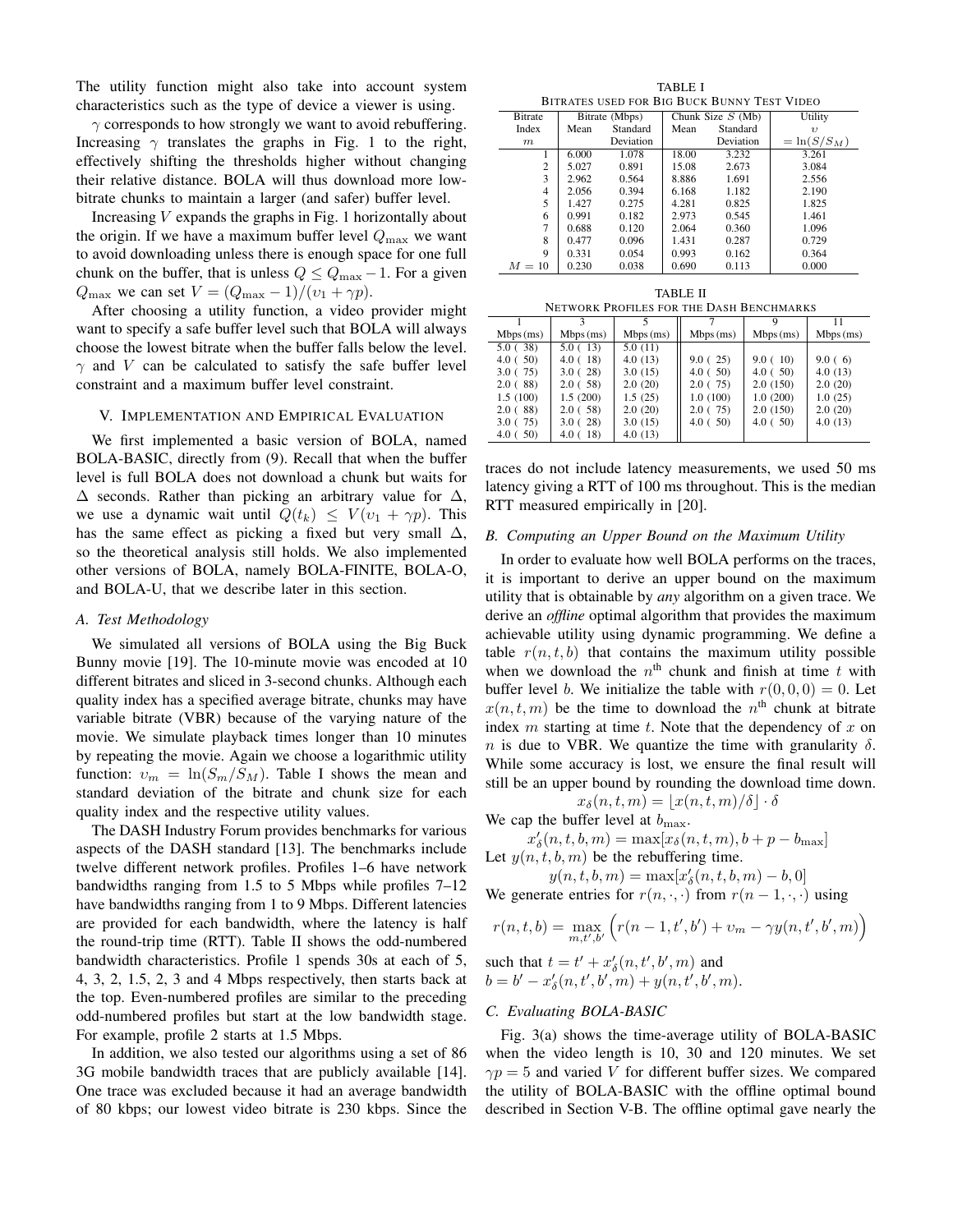

Fig. 3. Time-average utility for  $\gamma p = 5$  using profile 1 for (a) BOLA-BASIC and (b) BOLA-FINITE and BOLA-U.

1: for  $n$  in  $[1, N]$  do 2:  $t \leftarrow min[playtime from begin, playtime to end]$ 3:  $t' \leftarrow \max[t/2, 3p]$ 4:  $Q_{\text{max}}^{\text{D}} \leftarrow \min_{\text{min}}[Q_{\text{max}}^{\text{D}}, t'/p]$ <br>5:  $V^{\text{D}} \leftarrow (Q_{\text{max}}^{\text{D}} - 1)/(v_1 + \gamma p)$ <br>6:  $m^*[n] \leftarrow \arg \max_m(V^{\text{D}} v_m + V^{\text{D}} \gamma p - Q)/S_m$ 7: if  $m^*[n] < m^*[n-1]$  then 8:  $r \leftarrow$  bandwidth measured when downloading chunk  $(n - 1)$ <br>9:  $m' \leftarrow \min m$  such that  $S_m/p \leq \max[r, S_M/p]$ 9:  $m' \leftarrow \min m$  such that  $S_m/p \leq \max[r, S_M/p]$ <br>10: **if**  $m' \leq m^*[n]$  **then** if  $m' \leq m^*[n]$  then 11:  $m' \leftarrow m^*[n]$ <br>12: **else if**  $m' > m^*$ 12: **else if**  $m' > m^*[n-1]$  then<br>13:  $m' \leftarrow m^*[n-1]$ 13:  $m' \leftarrow m^*[n-1]$ <br>14: **else if** some utility sa 14: else if some utility sacrificed for fewer oscillations then 15: pause until  $(\overline{V}^{\text{D}} v_{m'} + \overline{V}^{\text{D}} \gamma p - Q)/S_{m'} \ge$  $(V^{\text{D}}v_{m'-1} + V^{\text{D}}\gamma p - Q)/S_{m'-1}$  $\triangleright$  BOLA-O 16: else 17:  $m' \leftarrow m' - 1$   $\triangleright$  BOLA-U 18: **end if**  $m^*[n]$ 19:  $m^*[n] \leftarrow m'$ <br>20: **end if** end if 21: pause for  $\max[p \cdot (Q - Q_{\text{max}}^D + 1), 0]$ 22: download chunk n at bitrate index  $m^*[n]$ , possibly abandoning 23: end for Fig. 4. The BOLA Algorithm.

same utility for the different video lengths. BOLA-BASIC only obtains about 80% of the offline optimal bound. Also, the utility of BOLA-BASIC decreases slightly when the buffer size is increased because it must download more lowerbitrate chunks during startup before it can reach the buffer levels required to switch to higher-bitrate chunks. Our results suggests that there is room to improve BOLA-BASIC that motivates our next version.

## *D. Adapting BOLA to Finite-Sized Videos*

BOLA-BASIC was derived under the assumption that the videos are infinite. Thus, some adaptations are needed for BOLA to work effectively with smaller videos. Motivated by our initial experiments, we implemeted two adaptations to BOLA-BASIC to derive a version we call BOLA-FINITE.

1) Dynamic  $V$  value for startup and wind down: A large buffer allows BOLA-BASIC to perform better but it has two drawbacks. First, it takes longer to prime a large buffer during startup. Lower bitrate chunks are preferred until the buffer level reaches steady state. Second, at some late stage all downloads are complete and any remaining buffered video is played out. Any available bandwidth during this period is not utilized. Shortening this period would result in less unutilized available bandwidth. We mitigate these effects by introducing

a dynamic  $V^D$  which corresponds to a dynamic buffer size  $Q_{\text{max}}^{\text{D}}$ , shown in lines 2–5 in Fig. 4. BOLA-FINITE does not try to fill the whole buffer too soon and does not try to maintain a full buffer too long. We still need a minimum buffer size  $3p$ for the algorithm to work effectively.

2) Download abandonment: BOLA-BASIC takes control decisions just before the download of each chunk. Consider a scenario where the player is downloading high-bitrate 6 Mbps chunks in good network conditions. The network bandwidth suddenly drops to 1 Mbps as the player has just started a new chunk download. The chunk will take 6p seconds to download, depleting the buffer and possibly causing rebuffering. BOLA-FINITE mitigates this problem by monitoring download progress and possibly abandoning a download. If a chunk at bitrate index  $m$  is being downloaded, the remaining size  $S_m^R$  is less than  $S_m$ . The chunk can be abandoned and downloaded at some bitrate index m' subject to  $m < m' \le M$ when  $(V^{\text{D}}v_m + V^{\text{D}}\gamma p - Q)/S_m^{\text{R}} < (V^{\text{D}}v_{m'} + V^{\text{D}}\gamma p - Q)/S_{m'}$ . The control idea remains the same, but the current bitrate m has a smaller corresponding size  $S_m^R$  because part of the chunk has already been downloaded. Fig. 2 illustrates a scenario where abandonment might help. At 46s a 3 Mbps chunk download starts. Since there is a bandwidth drop at the time, the chunk takes almost 9s to download. The buffer is depleted and BOLA-BASIC switches to downloading at a bitrate of 0.3 Mbps. BOLA-FINITE with abandonment logic would have detected the rapidly depleting buffer and stopped the long download, with the system only dropping to the 1.4 and 0.7 Mbps download bitrates in the low-bandwidth period.

Fig. 3(b) shows the time-average utility of BOLA-FINITE for 10, 30 and 120 minutes of playback time with  $\gamma p = 5$ . Comparing with BOLA-BASIC in Fig. 3(a), we see that the time-average utility of BOLA-FINITE is much closer to the offline optimal bound. The benefit of the adjustments is also evident as the buffer grows larger, as there is no significant decrease in utility caused by filling the buffer with low-bitrate chunks in the earlier stages of the video.

#### *E. Avoiding Bitrate Oscillations*

While our performance objective optimizes playback utility and playback smoothness, users are also sensitive to excessive bitrate switching. We discuss three causes of bitrate switches.

1) Bandwidth variation: As the network conditions change, the player varies the bitrate, tracking the network bandwidth. Such switches are acceptable; the player has no control on the bandwidth and should adapt to different network conditions.

2) Dense buffer thresholds: Either a larger number of bitrate levels and/or a smaller buffer size may push the threshold levels closer. If the differences between threshold levels are less than the chunk duration  $p$ , adding one downloaded chunk to the buffer may push the buffer level over several threshold levels at once. This might cause BOLA-FINITE to overshoot and choose a bitrate that is too high for the available bandwidth. Consequently, the chunk download would take much more than p seconds, leading to excessive buffer depletion, causing BOLA-FINITE to switch down its bitrate by more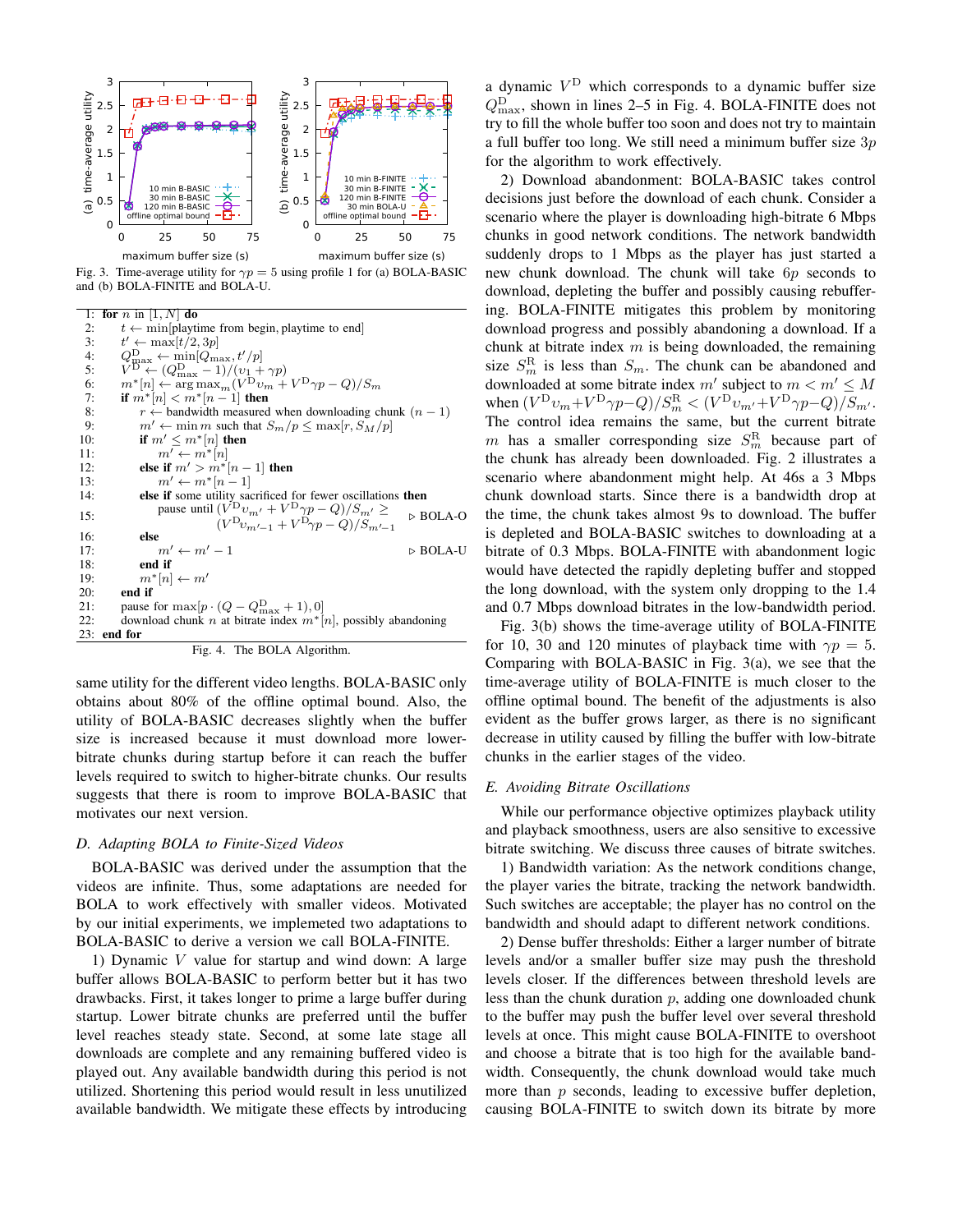

Fig. 5. The time-average utility of BOLA-O and BOLA-U with  $\gamma p = 5$  and a 25-second buffer playing a 30-minute video for the DASH test network profiles 1–12 and mobile traces (3G). BOLA utility is within 84–95% of offline optimal utility. Compared with ELASTIC and PANDA, BOLA has about 1.75 times the utility of the other algorithms in roughly half the cases.

than one level. In such a scenario BOLA-FINITE can oscillate between bitrates, even when the available bandwidth is stable.

3) Bitrate quantization: Having a stable network bandwidth and widely-spaced thresholds still does not avoid all bitrate switching. Suppose the bandwidth is 2.0 Mbps and it lies between two encoded bitrates of 1.5 and 3.0 Mbps. While the player downloads 1.5 Mbps chunks, the buffer keeps growing. When the buffer crosses the threshold the player switches to 3.0 Mbps, depleting the buffer. After the buffer gets sufficiently depleted, the player switches back to 1.5 Mbps, and the cycle repeats. In this example, a viewer might prefer the video player to stick to the 1.5 Mbps bitrate, sacrificing some utility in order to have fewer oscillations. Or, a viewer might want to maximize utility and play a part of the video in the higher bitrate of 3.0 Mbps at the cost of more oscillations. We describe two variants of BOLA below to suit either viewer.

The first variant that we call BOLA-O mitigates oscillations by introducing bitrate capping (lines 7–20 in Fig. 4) when switching to a higher bitrate. BOLA-O verifies that the higher bitrate is sustainable by comparing it to the bandwidth as measured when downloading the previous chunk (lines 8–11). Since the motive is to limit oscillations rather than to predict future bandwidth, this adaptation does not drop the bitrate to a lower level than in the previous download (lines 12–13). Continuous downloading at a bitrate lower than the bandwidth would cause the buffer to keep growing. BOLA-O avoids this by allowing the buffer to slip to the appropriate threshold before starting the download (line 15).

The second variant that we call BOLA-U does not sacrifice utility. Excessive buffer growth is avoided by allowing the bitrate to be one level higher than the sustainable bandwidth (line 17). This allows the player to choose 3 Mbps in the example. While BOLA-U does not handle the third type of oscillations, it handles the more severe second type.

Looking back at Fig. 3(b) we see that the added stability of BOLA-U pays off when using a small buffer size and BOLA-U achieves a larger utility than BOLA-FINITE. Fig. 5 shows the time-average utility of BOLA-O and BOLA-U with  $\gamma p = 5$ and  $Q_{\text{max}}p = 25$ s playing a 30-minute video. The utility lost by BOLA-O to avoid oscillations is clearly evident. In practice the lost utility is limited by the distance between encoded bitrates; if the next lower bitrate level is not far from the network bandwidth, then little utility will be lost.



Fig. 6. (a) The average bitrate change between adjacent chunks was smaller for BOLA-O than for BOLA-U, but some bitrate change is needed to accurately track the network bandwidth. (b) Comparing BOLA with ELASTIC and PANDA using the average bitrate raw metric; ELASTIC downloads at a bitrate higher than the available bandwidth for profile 7, leading to rebuffering. Average bitrate change and average bitrate are similar to profile 1 for profiles 2–6 and are similar to profile 7 for profiles 8–12 [18].

We measure oscillations by comparing consecutive chunks. The change in bitrate between a chunk and the next is the absolute difference between bitrates (in Mbps) of the two chunks. Fig. 6(a) shows the bitrate change averaged across all the chunks. While BOLA-U has a high average bitrate change because of the quantization, BOLA-O only switches bitrate because of network bandwidth variations.

#### *F. Comparison With State-of-the-Art Algorithms*

We now compare BOLA with two state-of-the art algorithms, ELASTIC [9] and PANDA [10]. We use the default design parameters in [9] and [10]. We test both BOLA-O and BOLA-U. Although BOLA performs better with larger buffers, we limited the buffer size to 25s for the tests to ensure fairness. ELASTIC targets a buffer level of 15s but the buffer level varies higher. PANDA targets a minimum buffer level of 26s.

Fig. 5 compares the algorithms. BOLA-U consistently performs significantly better than PANDA. While BOLA-U and ELASTIC perform similarly for profiles 1–6, BOLA-U performs significantly better for the other profiles that have larger bandwidth variations. BOLA-O always performs within a small margin of BOLA-U.

Since ELASTIC and PANDA were not designed for the utility score we repeat the comparison using the average bitrate and rebuffering metrics in Fig. 6(b). For profiles 1–6, BOLA-U has approximately the same bitrate as ELASTIC. ELASTIC has a higher bitrate for profiles 7–12, but that comes at a